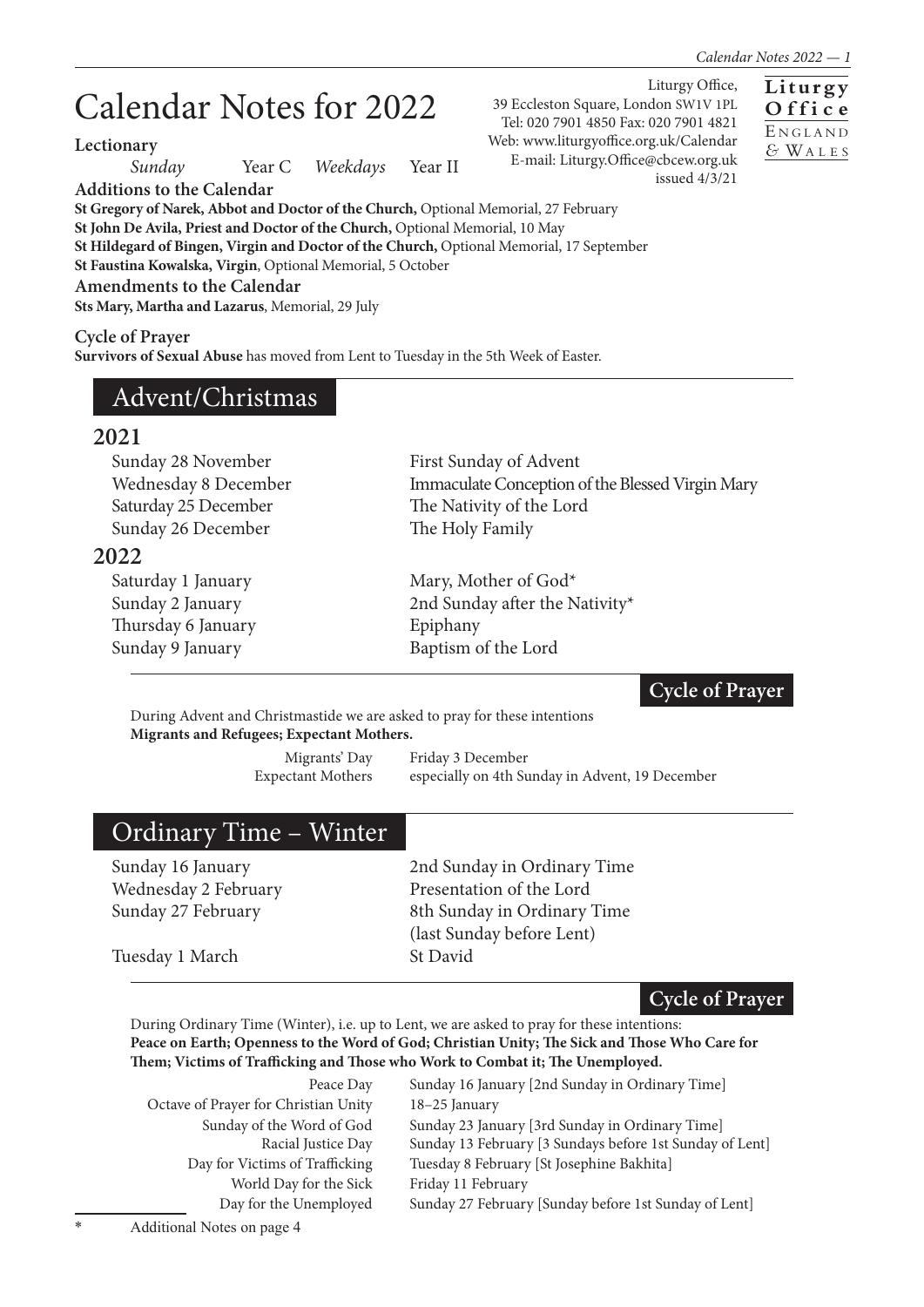| Lent              |                              |
|-------------------|------------------------------|
| Wednesday 2 March | Ash Wednesday                |
| Sunday 6 March    | 1st Sunday of Lent           |
| Saturday 19 March | St Joseph <sup>*</sup>       |
| Friday 25 March   | The Annunciation of the Lord |
|                   |                              |

### **Cycle of Prayer**

During Lent we are asked to pray for these intentions: **Candidates for the Sacraments; Women; The Needy and Hungry of the World; Penitents and Wanderers.**

 Candidates for the Sacraments especially on the Sundays of Lent Women's World Day of Prayer Friday 4 March [1st Friday in March] Lent Fast Day Friday 11 March [Friday 1st week of Lent]

### Easter

Sunday 17 April Easter Sunday Tuesday 26 April St George Sunday 5 June Pentecost

Thursday 26 May Ascension of the Lord

**Cycle of Prayer**

During Easter we are asked to pray for these intentions:

**New Members of the Church; Vocations; The Right Use of the Media; the Church; Human Work.**

St Joseph the Worker Sunday 1 May<br>
World Dav of Praver for Vocations Sunday 8 May

Day of Prayer for Vocations Sunday 8 May [4th Sunday of Easter]<br>Survivors of Sexual Abuse Tuesday 17 May [Tuesday 5th week of Tuesday 17 May [Tuesday 5th week of Easter] World Communications Day Sunday 29 May [7th Sunday of Easter] The Church especially at Pentecost, 5 June

# Ordinary Time – Summer

| Mary, Mother of the Church — Memorial       |
|---------------------------------------------|
| [Week 10 in OT (Psalter Week II)]           |
| Our Lord Jesus Christ, Eternal High Priest- |
| Feast (in England and Wales)                |
| Most Holy Trinity                           |
| The Most Holy Body and Blood of Christ      |
| Nativity of St John the Baptist**           |
| Most Sacred Heart of Jesus**                |
| Immaculate Heart of the Blessed Virgin Mary |
| 13th Sunday in Ordinary Time                |
| St Peter and St Paul                        |
| Transfiguration of the Lord                 |
| The Assumption of the Blessed Virgin Mary   |
|                                             |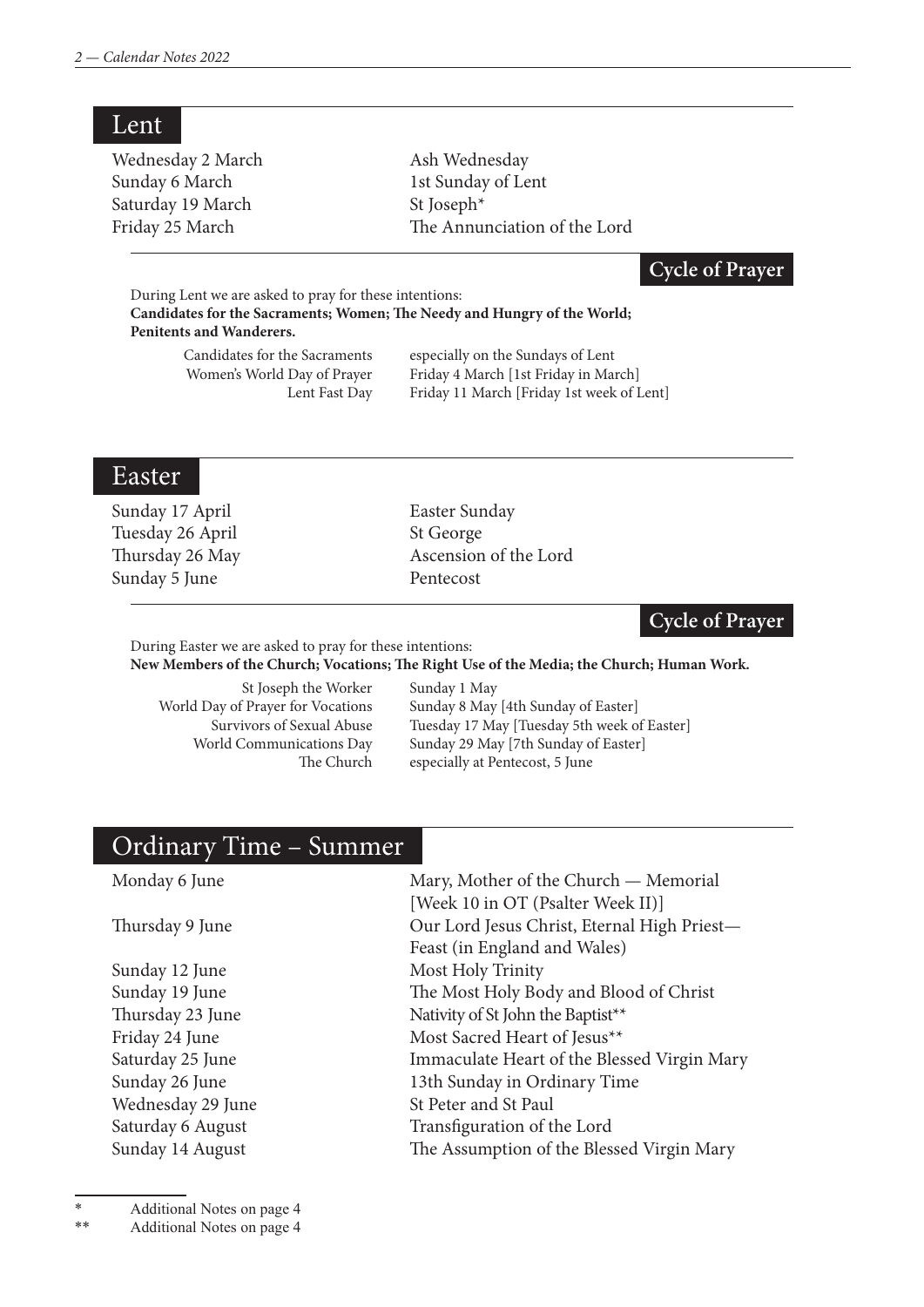#### **Cycle of Prayer**

During Ordinary Time (Summer), i.e. up to September, we are asked to pray for these intentions: **A Deeper Understanding between Christians and Jews; Those Who Suffer Persecution, Oppression and Denial of Human Rights; Europe; Human Life; Seafarers.**

| Day for Life                      | Sunday 19 June [3rd Sunday in June]                        |
|-----------------------------------|------------------------------------------------------------|
| St John Fisher and St Thomas More | Wednesday 22 June                                          |
| Europe                            | [St Benedict, St Bridget and St Teresa Benedicta as below. |
|                                   | also Sts Cyril and Methodius (14 February)                 |
|                                   | (& St Catherine of Siena (29 April)).]                     |
| St Benedict                       | Monday 11 July                                             |
| St Bridget                        | Saturday 23 July                                           |
| St Teresa Benedicta of Cross      | Tuesday 9 August                                           |
| Sea Sunday                        | Sunday 10 July [2nd Sunday in July]                        |
|                                   |                                                            |

## Ordinary Time – Autumn

| Wednesday 14 September |
|------------------------|
| Tuesday 1 November     |
| Wednesday 2 November   |
| Wednesday 9 November   |
| Sunday 20 November     |

Exaltation of the Holy Cross All Saints All Souls Dedication of the Lateran Basilica Our Lord Jesus Christ, King of the Universe

**Cycle of Prayer**

During Ordinary Time (Autumn), i.e. from September to Christ the King, we are asked to pray for these intentions:

**Students and Teachers; The Spread of the Gospel; The Harvest; the Fruits of Human Work, and the Reverent Use of Creation; Justice and Peace in the World; All Victims of War; Young People; Prisoners and their Families.**  $W<sub>11</sub>$  Day of Prayers  $P<sub>1</sub>$ 

| world Day of Prayer      |                                                      |
|--------------------------|------------------------------------------------------|
| for the Care of Creation | Thursday 1 September                                 |
| <b>Education Day</b>     | Sunday 11 September [2nd Sunday in September]        |
| Home Mission Day         | Sunday 18 September [3rd Sunday in September]        |
| The Harvest, etc.        | Sunday 25 September [Sunday between 22-28 September] |
|                          | or whenever Harvest Festivals are held.              |
| Harvest Fast Day         | Friday 7 October [1st Friday in October]             |
| Prisons Week             | 9-15 October [2nd Week in October]                   |
| World Mission Day        | Sunday 23 October [penultimate Sunday in October]    |
| Remembrance Day          | Sunday 13 November [2nd Sunday in November]          |
| World Day of the Poor    | Sunday 13 November [33rd Sunday in OT]               |
| Youth Day                | Sunday 20 November [Christ the King]                 |
|                          |                                                      |

## Advent/Christmas

Sunday 27 November First Sunday of Advent Wednesday 8 December Immaculate Conception of the Blessed Virgin Mary Sunday 25 December The Nativity of the Lord Friday 30 December The Holy Family of Jesus, Mary and Joseph

**Cycle of Prayer**

During Advent and Christmastide we are asked to pray for these intentions: **Migrants and Refugees, Expectant Mothers.**

> Migrants' Day Saturday 3 December Expectant Mothers especially on 4th Sunday in Advent, 18 December